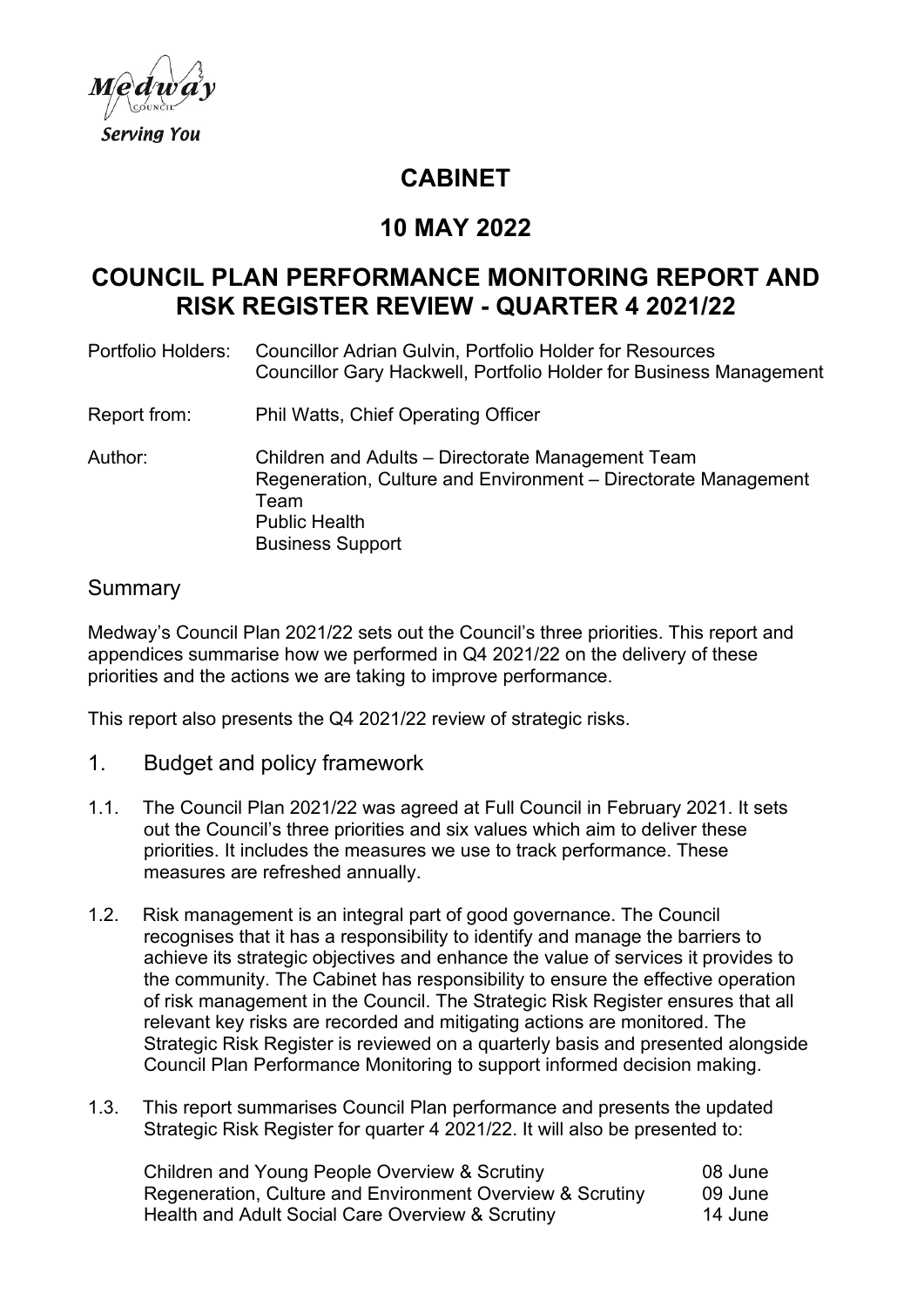#### 2. Background

2.1. Summaries of the performance of the programmes supporting each of the Council's priorities, and the actions we are taking to improve performance, can be found in:

Appendix 1 Council Priority: People Appendix 2 Council Priority: Place Appendix 3 Council Priority: Growth Appendix 4 Values

- 2.2. Risk owners have reviewed and updated their risks which have subsequently been reviewed and agreed by the Strategic Risk Management Group (SRMG) and Corporate Management Team (CMT). The revised Strategic Risk Register can be found in Appendix 5: Strategic Risk Register.
- 2.3. There have been no changes to strategic risk current scores.
- 2.4. However, it is proposed that the following risks be removed from the strategic risk register:
- 2.4.1. SR26: Non delivery of Children's Improvement Services. A substantial review of this risk, and risk SR09B: Failure to meet the need of children and young people, has taken place. SR09B now incorporates the risks and mitigations of SR26 and aligns with the working strands of the Children's Improvement Plans.
- 2.4.2. SR52: A new severe pandemic. It is not possible to mitigate against a future pandemic. However, the Council has a robust Pandemic Plan in place. Risk SR02: Business Continuity and Emergency Planning remain on the strategic risk register.
- 2.5. This table summarises the 15 programmes which support our 3 priorities and 11 outcomes. It also shows the six overarching values which we use to deliver all of the above.

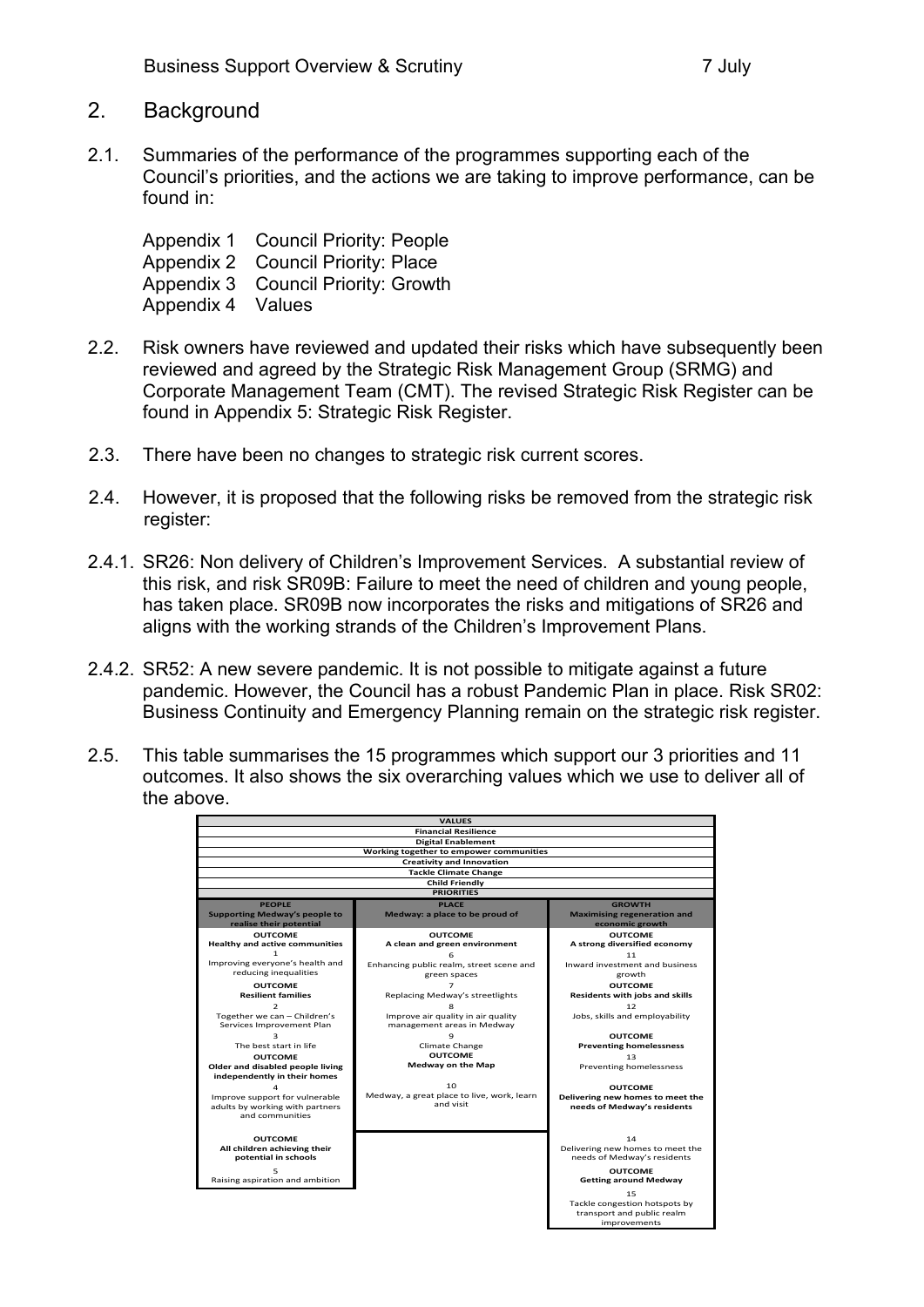## 3. Summary of performance – all measures

### 3.1. **Council Plan – all measures**

There are 50 Council Plan measures for 2021/22. We are reporting on 40 as 2 measures are data only and 8 are not available this quarter.



#### **Improved performance**

- 47% (15 out of 32\*) improved short term (since last quarter)
- 40% (14 out of 35\*) improved long term (average of previous 4 quarters)
	- \*where data available

## 4. Performance summary – by Council Plan priority

This section includes performance highlights supporting the Council priorities and values. It also includes how we compare with national performance (benchmarking). Full details are provided in Appendices 1-5.

## 4.1. **Priority – People**

There are 34 Council Plan measures for this priority. We are reporting on 27 as data for 7 measures are not available this quarter.



#### **Improved performance**

- 44% (12 out of 27\*) improved over the short term (since last quarter)
- 37% (10 out of 27\*) improved long term (average of previous 4 quarters)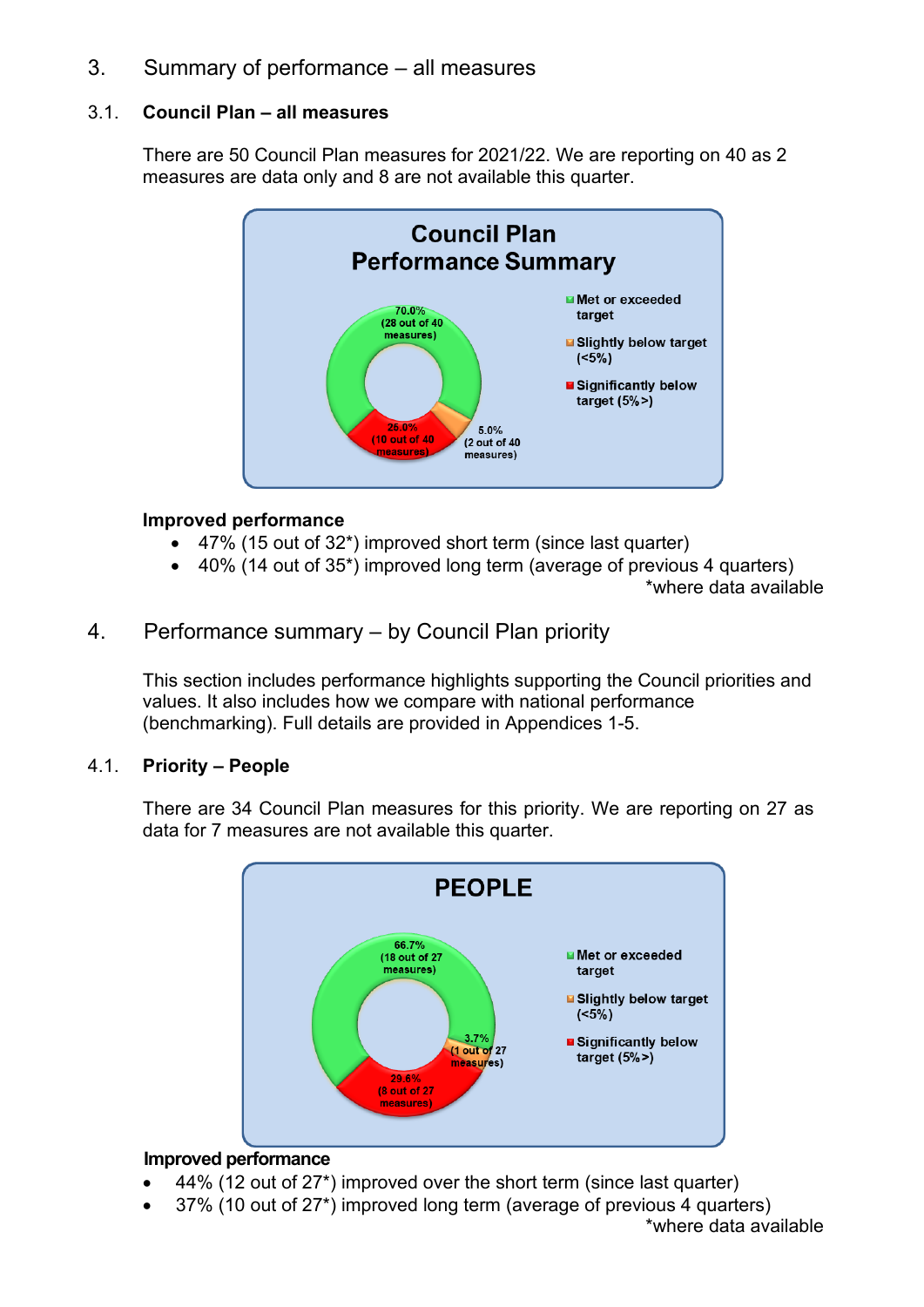## 4.2. **Priority – Place**

There are 3 Council Plan measures for this priority.



#### **Improved performance**

- 0% (0 out of 3\*) improved over the short term (since last quarter)
- 33.3% (1 out of 3\*) improved long term (average of previous 4 quarters)

#### 4.3. **Priority – Growth**

There are 11 Council Plan measures for this priority. We are reporting on 9 this quarter as data is not available for 1 measure and 1 is data only.



#### **Improved performance**

- 22.2% (2 out of 9\*) improved over the short term (since last quarter)
- 22.2% (2 out of 9\*) improved long term (average of previous 4 quarters)

\*where data available

## 5. Values

## 5.1. **Performance Summary – Council Plan measures**

There are 2 Council Plan measures (Digital Take Up and Unmodified VFM Conclusion from external auditors).

<sup>\*</sup>where data available